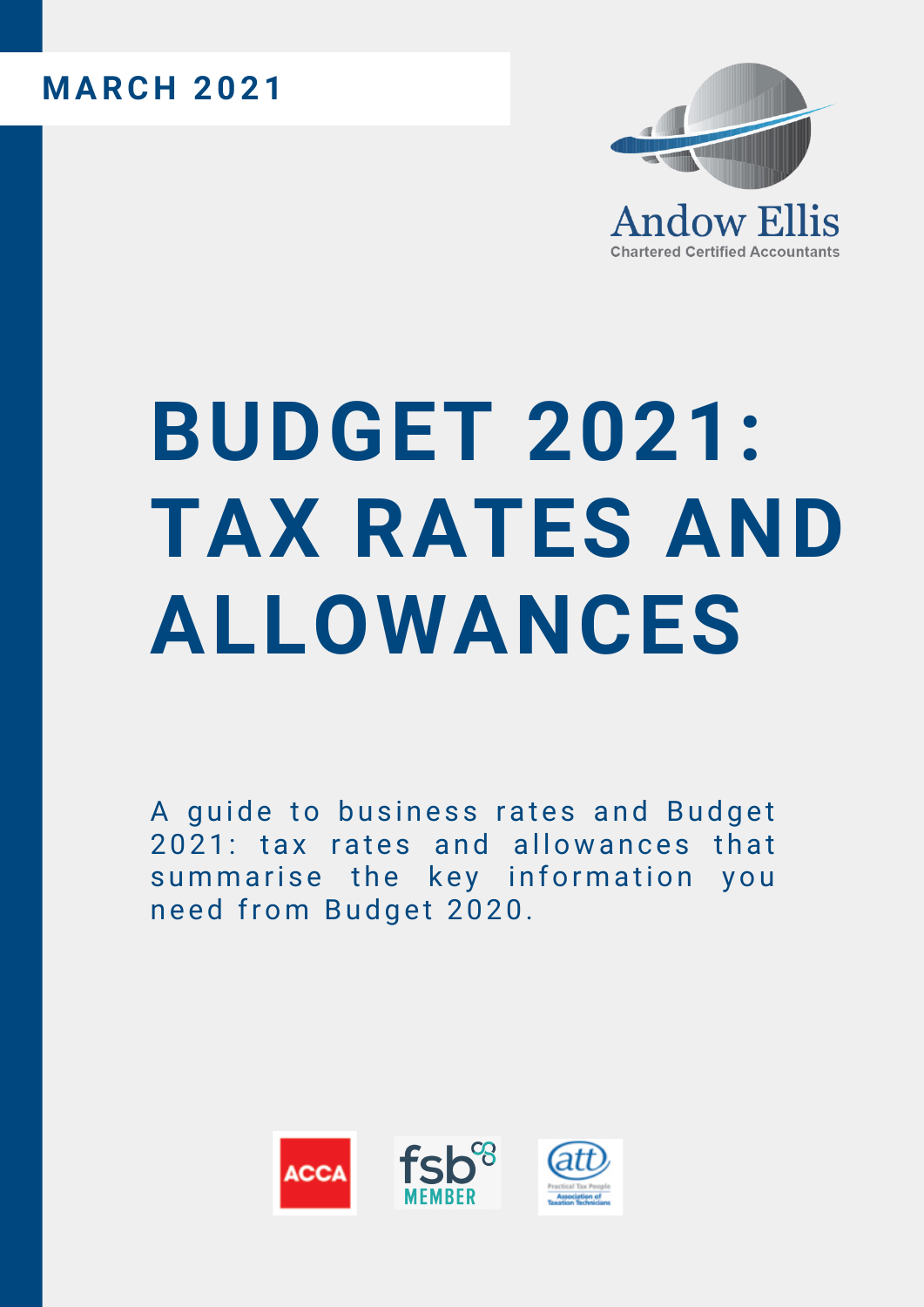

Trym Lodge, 1 Henbury Road, Westbury-on-Trym, Bristol, BS9 3HQ 0117 962 2721 tim@andow-ellis.co.uk www.andow-ellis.co.uk

## **A SIMPLE GUIDE TO THE BUDGET 2021**

This is a basic guide, prepared by ACCA's Technical Advisory team, for members and their colleagues or clients. It's an introduction only and should not be used as a definitive guide, since individual circumstances may vary. Specific advice should be obtained, where necessary. The message from the Chancellor was that this is a budget that shows 'the government gets things done.'

You can read the individual measures and details of some of the numerous consultations below.

|                                                                                                                                                                                                                                                                                                                                                                           | 2021/22          | 2020/21          |
|---------------------------------------------------------------------------------------------------------------------------------------------------------------------------------------------------------------------------------------------------------------------------------------------------------------------------------------------------------------------------|------------------|------------------|
|                                                                                                                                                                                                                                                                                                                                                                           | £                | £                |
| Income tax rates: England, Wales & Northern Ireland                                                                                                                                                                                                                                                                                                                       |                  |                  |
| (non-dividend income) (note 1)                                                                                                                                                                                                                                                                                                                                            |                  |                  |
| 0% starting rate for savings only                                                                                                                                                                                                                                                                                                                                         | Up to 5,000      | Up to 5,000      |
| 20% basic rate tax                                                                                                                                                                                                                                                                                                                                                        | 12,571 - 50,270  | 12,501 - 50,000  |
| 40% higher rate tax                                                                                                                                                                                                                                                                                                                                                       | 50,271 - 150,000 | 50,001 - 150,000 |
| 45% additional rate tax                                                                                                                                                                                                                                                                                                                                                   | Above 150,000    | Above 150,000    |
| Note 1: Welsh income tax rates and thresholds are subject to parliamentary approval, however the Welsh Government has made<br>a commitment not to raise Welsh Rates of Income Tax. Therefore, Welsh taxpayers will continue to pay the same rates as their<br>English and Northern Irish counterparts.<br>The Income tax bands will remain frozen until tax year 2025-26. |                  |                  |
| Scottish rates of income tax (non-dividend income) (note 2)                                                                                                                                                                                                                                                                                                               |                  |                  |
| 19% starting rate                                                                                                                                                                                                                                                                                                                                                         | 12,571 - 14,667  | 12,501 - 14,585  |
| 20% basic rate tax                                                                                                                                                                                                                                                                                                                                                        | 14,668 - 25,296  | 14,586 - 25,158  |
| 21% intermediate rate tax                                                                                                                                                                                                                                                                                                                                                 | 25,297 - 43,662  | 25,159 - 43,430  |
| 41% higher rate tax                                                                                                                                                                                                                                                                                                                                                       | 43,663 - 150,000 | 43,431 - 150,000 |
| 46% top rate                                                                                                                                                                                                                                                                                                                                                              | Above 150,000    | Above 150,000    |
| Note 2: Scottish taxpayers pay the same tax as the rest of the UK on dividends and savings interest. Scottish income tax rates<br>and thresholds are subject to parliamentary approval.                                                                                                                                                                                   |                  |                  |
|                                                                                                                                                                                                                                                                                                                                                                           | 2021/22          | 2020/21          |
| Income tax rates (dividend income)                                                                                                                                                                                                                                                                                                                                        |                  |                  |
| Dividend allowance                                                                                                                                                                                                                                                                                                                                                        | £2,000           | £2,000           |
| Dividend ordinary rate (for dividends within basic rate band)                                                                                                                                                                                                                                                                                                             | 7.50%            | 7.50%            |
| Dividend upper rate (for dividends within higher rate band)                                                                                                                                                                                                                                                                                                               | 32.50%           | 32.50%           |
| Dividend additional rate (for dividends above higher rate band)                                                                                                                                                                                                                                                                                                           | 38.10%           | 38.10%           |
| Child benefit / guardian's allowance rates (notes 3 & 4)                                                                                                                                                                                                                                                                                                                  |                  |                  |
| Higher rate (eldest or only child) (per week)                                                                                                                                                                                                                                                                                                                             | £21.15           | £21.05           |
| Other children                                                                                                                                                                                                                                                                                                                                                            | £14.00           | £13.95           |
| Guardian's allowance per week                                                                                                                                                                                                                                                                                                                                             | £18.00           | £17.90           |

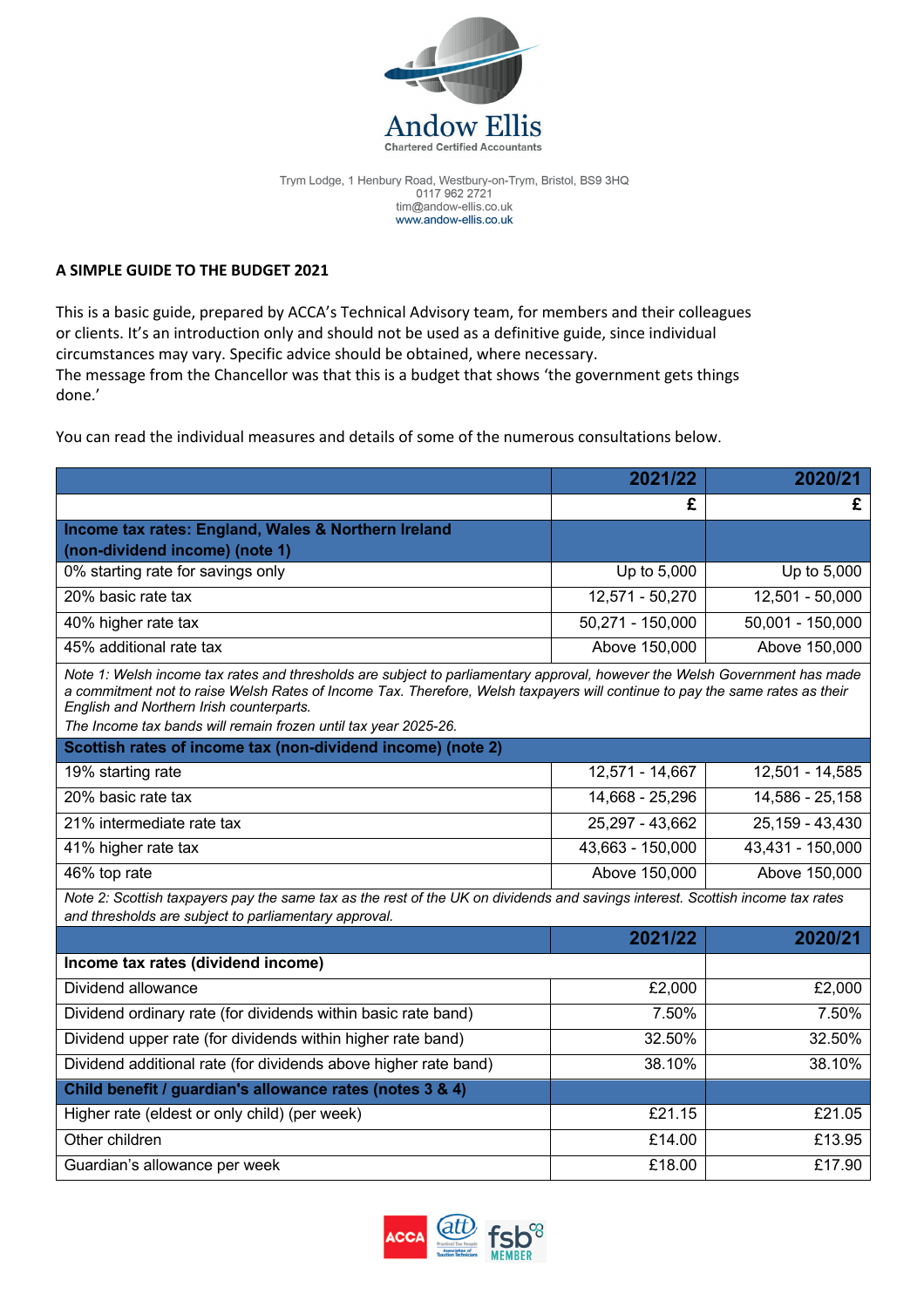

*Note 3: An income tax charge will apply to taxpayers with 'adjusted net income' exceeding £50,000 in a tax year, when child benefit is also received by them or their partner. The charge will reduce the financial benefit of receiving child benefit for those with income between £50,000 and £60,000 and remove it completely for taxpayers with income above £60,000. Note 4: From January 2021, no child benefit payments are made in respect of children living overseas. This will apply to EEA* 

| migrants arriving in the UK under the new immigration system.                                                                                                                                                                                                                                                                                                            |                             |                          |
|--------------------------------------------------------------------------------------------------------------------------------------------------------------------------------------------------------------------------------------------------------------------------------------------------------------------------------------------------------------------------|-----------------------------|--------------------------|
| <b>Personal allowances</b>                                                                                                                                                                                                                                                                                                                                               | £                           | £                        |
| Personal allowance (note 5)                                                                                                                                                                                                                                                                                                                                              | 12,570                      | 12,500                   |
| Dividend allowance                                                                                                                                                                                                                                                                                                                                                       | 2,000                       | 2,000                    |
| Maximum married couple's allowance for those born before 6 April<br>1935 (note 6)                                                                                                                                                                                                                                                                                        | 9,125                       | 9,075                    |
| Married couple's allowance - minimum amount                                                                                                                                                                                                                                                                                                                              | 3,530                       | 3,510                    |
| Micro entrepreneur's allowance: individuals making property or<br>trading incomes below the level of the allowance will no longer need<br>to declare or pay tax, while those whose income exceeds the<br>allowance have the choice of simply deducting the allowance instead<br>of calculating their exact expenses or calculating their profits in the<br>normal manner | Allowance:<br>1,000<br>each | Allowance: 1,000<br>each |
| Income limit for personal allowance (note 7)                                                                                                                                                                                                                                                                                                                             | 100,000                     | 100,000                  |
| Income limit for married couple's allowance: born before 6 April 1935                                                                                                                                                                                                                                                                                                    | 30,400                      | 30,200                   |
| Blind person's allowance                                                                                                                                                                                                                                                                                                                                                 | 2,520                       | 2,500                    |
| Rent-a-room relief                                                                                                                                                                                                                                                                                                                                                       | 7,500                       | 7,500                    |
| Transferable / shareable tax allowance for married couples and civil<br>partners (note 8)                                                                                                                                                                                                                                                                                | 1,260                       | 1,250                    |
|                                                                                                                                                                                                                                                                                                                                                                          | 2021/22                     | 2020/21                  |
|                                                                                                                                                                                                                                                                                                                                                                          | £                           | £                        |

| Personal savings allowance for basic rate taxpayers      | 1,000 | 1.000 |
|----------------------------------------------------------|-------|-------|
| Personal savings allowance for higher rate taxpayers     | 500   | 500   |
| Personal savings allowance for additional rate taxpayers |       |       |

*Note 5: From 2016/17 onwards, all individuals are entitled to the same personal allowance, regardless of the individual's date of birth. This allowance is subject to the £100,000 income limit which applies regardless of the individual's date of birth.*

*Note 6: This allowance is reduced by £1 for every £2 of income in excess of the income limit, but married couple's allowance will not reduce below £3,530.*

*Note 7: Personal allowances are subject to the £100,000 income limit, which applies regardless of the individual's date of birth. The individual's personal allowance is reduced where their income is above this limit. The allowance is reduced by £1 for every £2 above the limit, down to zero.*

*Note 8: This allowance is available to married couples and civil partners who are not in receipt of married couple's allowance. A spouse or civil partner who is not liable to income tax, or not liable at the higher or additional rates, can transfer this amount of their unused personal allowance to their spouse or civil partner. The recipient must not be liable to income tax at the higher or additional rates.*

*If the couple marry or register a civil partnership, they will get the allowance on a pro-rata basis for the rest of that tax year. If one of them dies or there is a divorce or separation, the allowance continues until the end of the tax year.*

| <b>National insurance</b>                        |      |      |
|--------------------------------------------------|------|------|
| Lower earnings limit, primary class 1 (per week) | £120 | £120 |
| Upper earnings limit, primary class 1 (per week) | £967 | £962 |



Andow Ellis is the trading name of Andow Ellis Limited (Registered in England and Wales 10440776 Regulated for a range of investment business activities by the Association of Chartered Certified Accountants Also at: The Hive, 6 Beaufighter Road, Weston-super-Mare, Somerset, BS24 8EE Director: T P Andow FCCA ATT (Fellow)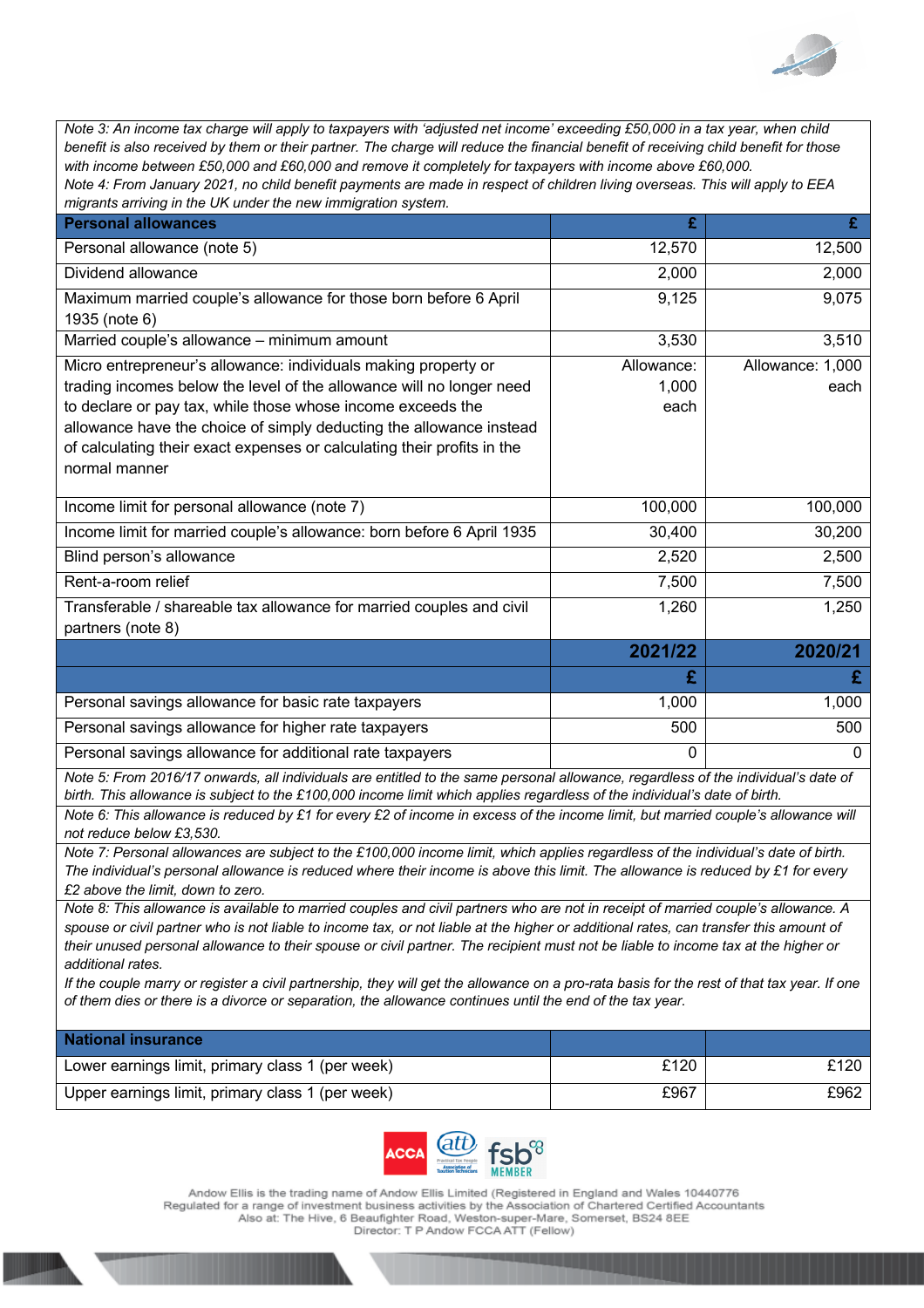

| Apprentice upper secondary threshold (AUST) for under 21s / 25s                       | £967    | £962    |
|---------------------------------------------------------------------------------------|---------|---------|
| Primary threshold (per week)                                                          | £184    | £183    |
| Secondary threshold (per week)                                                        | £170    | £169    |
| Employment allowance (per year / employer) (note 9)                                   | £4,000  | £4,000  |
| Employee's primary class 1 rate between primary threshold and<br>upper earnings limit | 12%     | 12%     |
| Employee's primary class 1 rate above upper earnings limit                            | 2%      | 2%      |
| Married woman's reduced rate between primary threshold and upper<br>earnings limit    | 5.85%   | 5.85%   |
| Married woman's rate above upper earnings limit                                       | 2%      | 2%      |
| Employer's secondary class 1 rate above secondary threshold                           | 13.80%  | 13.80%  |
|                                                                                       |         |         |
|                                                                                       | 2021/22 | 2020/21 |
| Class 2 rate (per week where profits are above small profits                          |         |         |
| threshold)                                                                            | £3.05   | £3.05   |
| Class 2 small profits threshold (per year)                                            | £6,515  | £6,475  |
| Special class 2 rate for share fishermen (per week)                                   | £3.70   | £3.70   |
| Special class 2 rate for volunteer development workers                                | £6.00   | £6.00   |
| Class 3 voluntary rate (per week)                                                     | £15.40  | £15.30  |
| Class 4 lower profits limit                                                           | £9,568  | £9,500  |
| Class 4 upper profits limit                                                           | £50,270 | £50,000 |
| Class 4 rate between lower profits limit and upper profits limit                      | 9.00%   | 9.00%   |

*Note 9: From April 2020, this will be limited to employers with an employer NIC bill below £100,000 in the previous tax year. Any deemed payments made to off-payroll workers do not count towards the £100,000 employers (secondary) class 1 NICs total. You cannot claim employment allowance for these workers.*

*Employment allowance cannot be claimed for off-payroll workers.* 

| <b>Pensions</b>                           |           |           |
|-------------------------------------------|-----------|-----------|
| Annual allowance (note 10)                | 40,000    | 40.000    |
| Lifetime allowance (note 11)              | 1,073,100 | 1,073,100 |
| Money purchase annual allowance (note 12) | 4.000     | 4.000     |

*Note 10: The annual allowance is a limit to the total amount of contributions that can be paid to a defined contribution pension scheme and the total amount of benefits that you can build up in a defined benefit pension scheme each year, for tax relief purposes.*

*Since 6 April 2016, individuals with a high income have had a tapered annual allowance, where for every £2 of adjusted income over a threshold, an individual's annual allowance is reduced by £1. From 6 April 2020, the Tapered Annual Allowance applies for individuals with 'threshold income' of over £200,000, and 'adjusted income' of over £240,000. The annual allowance will be £4,000 for individuals with total adjusted income (including pension accrual) over £312,000.*

*From April 2021, the annual allowance for individuals with total income (including pension accrual) of over £312,000 will be £4,000.* 

*Note 11: The lifetime allowance will remain same at the current level of £1,073,100 until April 2026.*

*Note 12: The annual allowance is currently capped at £40,000, although a lower limit of £4,000 may apply if you have already started drawing a pension.*



Andow Ellis is the trading name of Andow Ellis Limited (Registered in England and Wales 10440776 Regulated for a range of investment business activities by the Association of Chartered Certified Accountants Also at: The Hive, 6 Beaufighter Road, Weston-super-Mare, Somerset, BS24 8EE Director: T P Andow FCCA ATT (Fellow)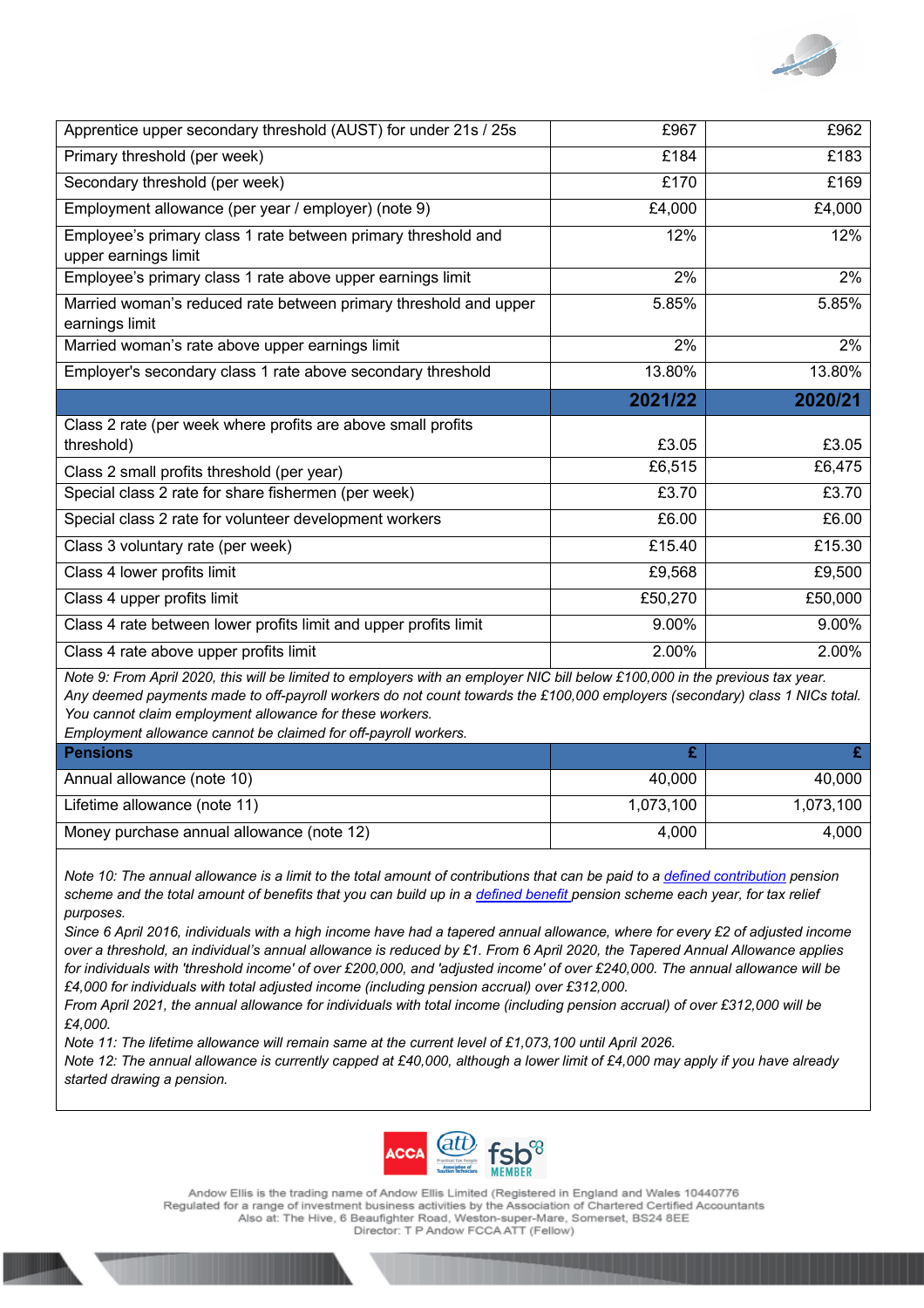

|                                                                                                                                                                                                                                                                                                          | 2021/22     | 2020/21     |
|----------------------------------------------------------------------------------------------------------------------------------------------------------------------------------------------------------------------------------------------------------------------------------------------------------|-------------|-------------|
| <b>Reliefs and incentives</b>                                                                                                                                                                                                                                                                            |             |             |
| Enterprise Investment Scheme (EIS) - maximum (note 13)                                                                                                                                                                                                                                                   | £1,000,000  | £1,000,000  |
| Venture Capital Trust (VCT) - maximum                                                                                                                                                                                                                                                                    | £200,000    | £200,000    |
| Enterprise Management Incentive Scheme (EMI) - employee limit up<br>to the value of £250,000 in a three-year period                                                                                                                                                                                      | £250,000    | £250,000    |
| Seed Enterprise Investment Scheme (SEIS) - maximum (note 14)                                                                                                                                                                                                                                             | £100,000    | £100,000    |
| Social Investment Tax Relief (SITR) - maximum                                                                                                                                                                                                                                                            | £1,000,000  | £1,000,000  |
| Income tax relief on EIS schemes                                                                                                                                                                                                                                                                         | 30%         | 30%         |
| Income tax relief on VCT schemes                                                                                                                                                                                                                                                                         | 30%         | 30%         |
| Income tax relief on SEIS schemes                                                                                                                                                                                                                                                                        | 50%         | 50%         |
| Income tax relief on SITR schemes                                                                                                                                                                                                                                                                        | 30%         | 30%         |
| Note 13: From 6 April 2018, the annual limit is doubled to £2m, provided that any amount over £1m is invested in one or more<br>knowledge-intensive companies.<br>Note 14: Capital gains tax reinvestment relief may also be available for investments made in 2018/19 on 50% of the amount<br>invested. |             |             |
| <b>Individual Savings Account (ISA):</b>                                                                                                                                                                                                                                                                 | £           | £           |
| ISA (NISA) annual limit                                                                                                                                                                                                                                                                                  | 20,000      | 20,000      |
| Junior ISA investment annual limit - under 18, living in the UK                                                                                                                                                                                                                                          | 9,000       | 9,000       |
| Child Trust Fund annual limit                                                                                                                                                                                                                                                                            | 9,000       | 9,000       |
| Lifetime ISA annual limit (note 15)                                                                                                                                                                                                                                                                      | 4,000       | 4,000       |
| Note 15: To open a Lifetime ISA you must be 18 or over but under 40. Contributions can be made until age 50. The government<br>will add a 25% bonus to the savings, up to a maximum of £1,000 per year. The lifetime ISA limit of £4,000 counts towards the<br>annual ISA limit.                         |             |             |
| <b>Capital gains tax</b>                                                                                                                                                                                                                                                                                 | 2021/22     | 2020/21     |
| Rate                                                                                                                                                                                                                                                                                                     |             |             |
| Basic rate tax payer                                                                                                                                                                                                                                                                                     | 10%         | 10%         |
| Higher rate tax payer                                                                                                                                                                                                                                                                                    | 20%         | 20%         |
| Gain on sale of residential property                                                                                                                                                                                                                                                                     |             |             |
| Basic rate tax payer                                                                                                                                                                                                                                                                                     | 18%         | 18%         |
| Higher rate tax payer                                                                                                                                                                                                                                                                                    | 28%         | 28%         |
|                                                                                                                                                                                                                                                                                                          | 2021/22     | 2020/21     |
| Annual exemption - individuals / trusts for disabled persons (note 16)                                                                                                                                                                                                                                   | £12,300     | £12,300     |
| Annual exemption - other trusts                                                                                                                                                                                                                                                                          | £6,150      | £6,150      |
| Business Assets Disposal Relief lifetime limit (note 17)                                                                                                                                                                                                                                                 | £1,000,000  | £1,000,000  |
| Investors' Relief lifetime limit                                                                                                                                                                                                                                                                         | £10,000,000 | £10,000,000 |
| Entrepreneurs'/Investors' rate                                                                                                                                                                                                                                                                           | 10%         | 10%         |
| Chattels exemption                                                                                                                                                                                                                                                                                       | £6,000      | £6,000      |
| Note 16: Annual exemption of £12,300 is frozen until tax year 2025-26.                                                                                                                                                                                                                                   |             |             |

*Note 17: Business Assets Disposal Relief (formerly Entrepreneurs' Relief) lifetime limit reduced from £10m to £1m for disposals made on or after 11 March 2020.*

**Inheritance tax 2021/22 2020/21**



Andow Ellis is the trading name of Andow Ellis Limited (Registered in England and Wales 10440776<br>Regulated for a range of investment business activities by the Association of Chartered Certified Accountants<br>Also at: The Hi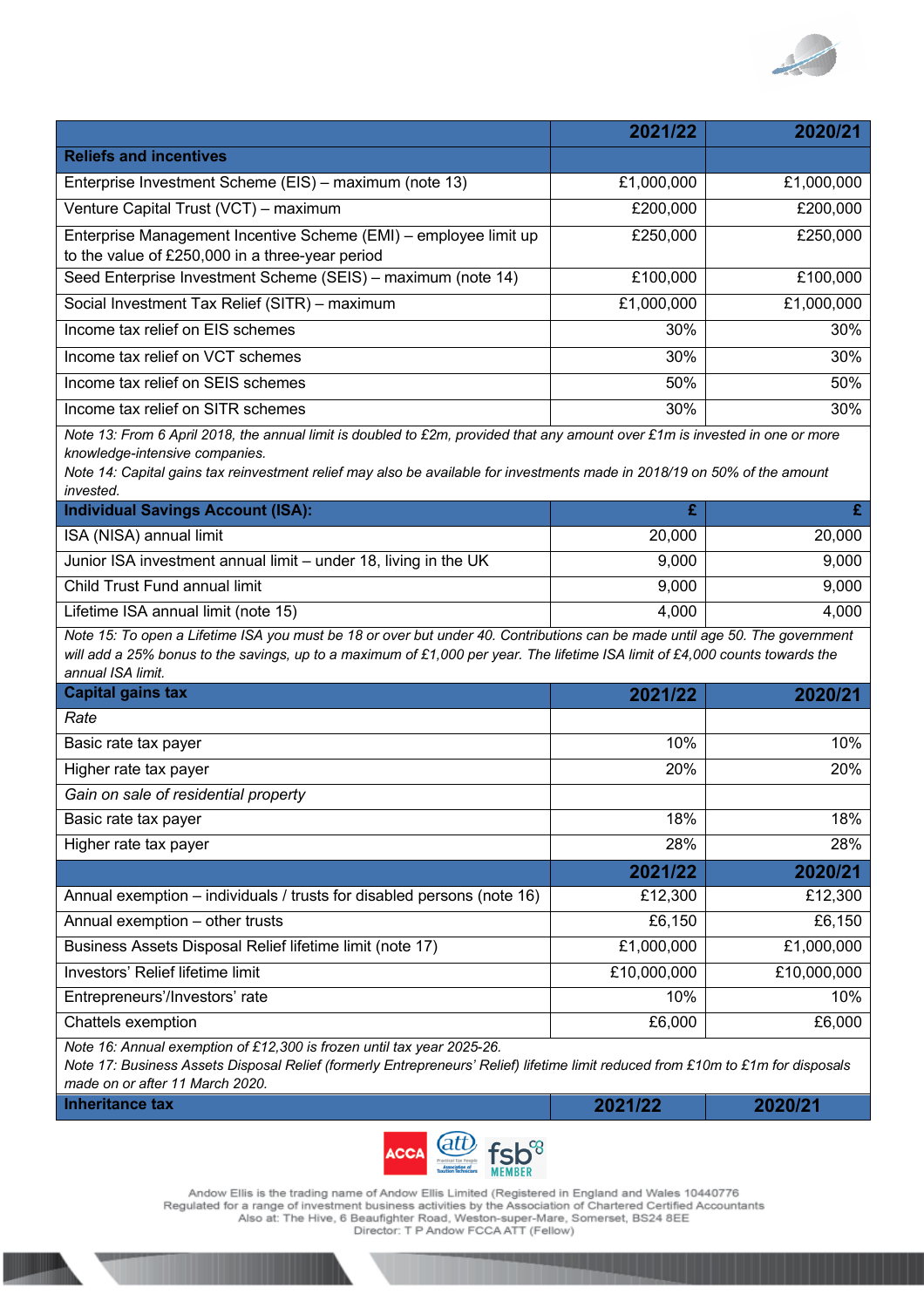

| Single person's nil-rate band                                 | £1 - £325,000 | £1 - £325,000 |
|---------------------------------------------------------------|---------------|---------------|
| Single person's 40% band                                      | over £325,000 | over £325,000 |
| Residence nil-rate band (RNRB) - maximum (note 18)            | £175,000      | £175,000      |
| Reduced rate (note 19)                                        | 36%           | 36%           |
| IHT rate (for chargeable lifetime transfers)                  | 20%           | 20%           |
| Married couples or civil partnerships allowance nil-rate band | £650,000      | £650,000      |
| Gifts to charities                                            | Exempt        | Exempt        |
| Small gifts to same person                                    | £250          | £250          |
| General gifts - annual exemption                              | £3,000        | £3,000        |
| Wedding gifts to children                                     | £5,000        | £5,000        |
| Wedding gifts to grandchildren                                | £2,500        | £2,500        |
| Wedding gifts to any other person                             | £1,000        | £1,000        |

*Note 18: The RNRB is available in respect of a main residence given away to children (including adopted, foster or stepchildren). Any unused nil-rate band transfers to the deceased's spouse or civil partner, even where death predates the availability of the additional threshold. It applies in addition to the existing nil-rate band (NRB) or threshold (currently £325,000) if the individual and estate meet the qualifying conditions.*

*Note 19: The estate can pay inheritance tax at a reduced rate of 36% on some assets if you leave 10% or more of the net value to charity in your will.*

| <b>Business Property Relief</b>                                                                                                                          | 2021/22 | 2020/21 |
|----------------------------------------------------------------------------------------------------------------------------------------------------------|---------|---------|
| Business or interest in a business and transfers of unquoted<br>shareholdings                                                                            | 100%    | 100%    |
| <b>Taxation of trusts</b>                                                                                                                                | 2021/22 | 2020/21 |
| Accumulation or discretionary trusts:                                                                                                                    |         |         |
| Trust income up to $£1,000 -$ dividend type income (note 20)                                                                                             | 7.50%   | 7.50%   |
| Trust income up to $£1,000 -$ all other income                                                                                                           | 20%     | 20%     |
| Trust income over $£1,000 -$ dividend type income (note 20)                                                                                              | 38.10%  | 38.10%  |
| Trust income over $£1,000 -$ all other income                                                                                                            | 45%     | 45%     |
| Interest in possession trusts:                                                                                                                           |         |         |
| Dividend type income                                                                                                                                     | 7.50%   | 7.50%   |
| All other income                                                                                                                                         | 20%     | 20%     |
| Note 20: Trustees do not qualify for the dividend allowance. This means trustees pay tax on all dividends depending on the tax<br>band they fall within. |         |         |
| <b>Corporation tax</b>                                                                                                                                   |         |         |
| All profits and gains (excluding determination agreements and<br>diverted profits) (note 21)                                                             | 19%     | 19%     |
| S.455 tax on loans made by close companies to participators                                                                                              | 32.50%  | 32.50%  |

*Note 21: Corporation tax rate will remain at 19% until March 2023. From April 2023, the main rate will increase to 25% for business profits made by the company over £250,000. A small profits rate (SPR) will also be introduced for companies with profits of £50,000 or less so that they will continue to pay Corporation Tax at 19%. Companies with profits between £50,000 and £250,000 will pay tax at the main rate reduced by a marginal relief providing a gradual increase in the effective Corporation Tax rate.*

| <b>Capital allowances</b>                      |     |    |
|------------------------------------------------|-----|----|
| Main writing-down allowance (reducing balance) | '8% | 8% |



Andow Ellis is the trading name of Andow Ellis Limited (Registered in England and Wales 10440776 Regulated for a range of investment business activities by the Association of Chartered Certified Accountants<br>Also at: The Hive, 6 Beaufighter Road, Weston-super-Mare, Somerset, BS24 8EE Director: T P Andow FCCA ATT (Fellow)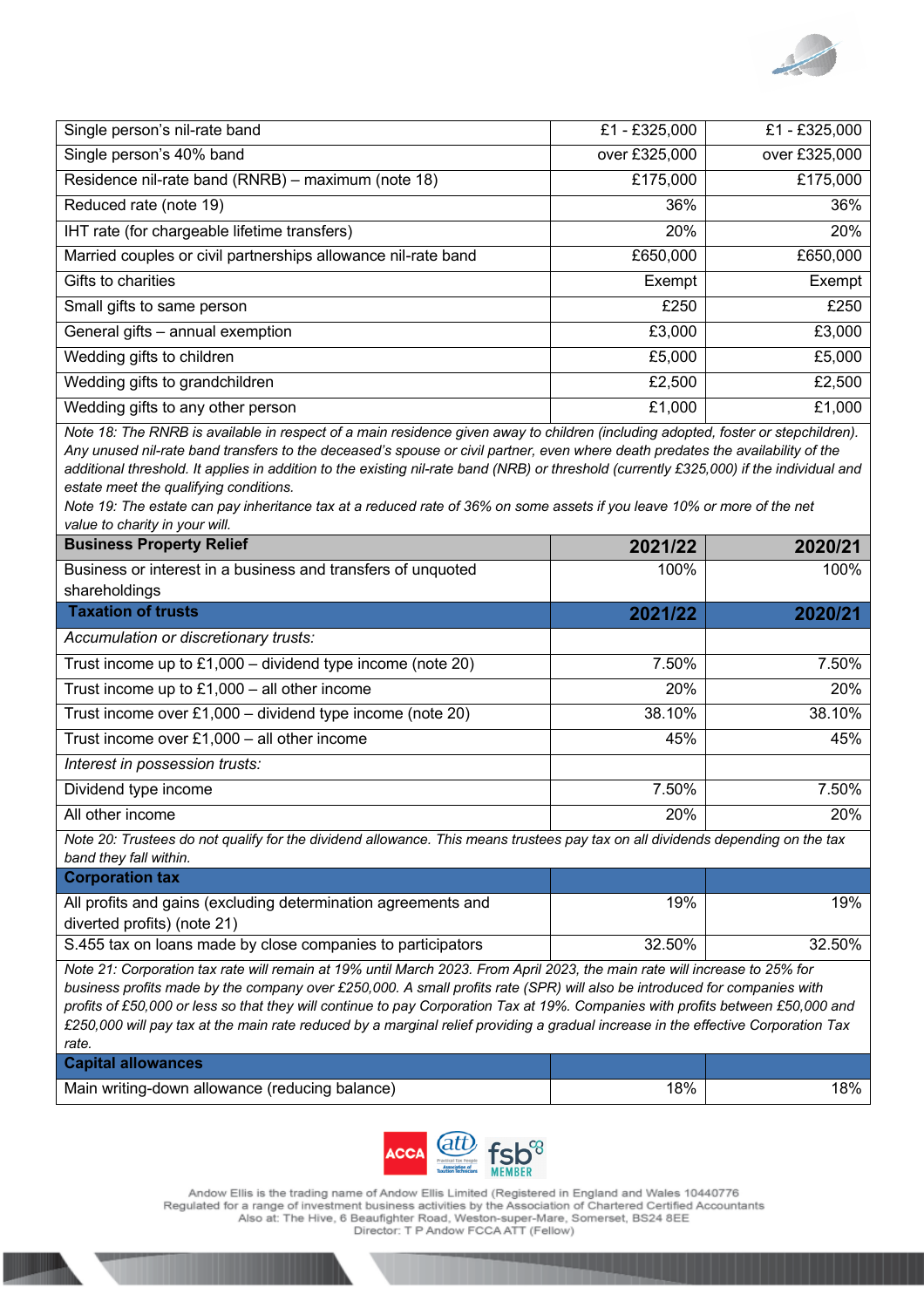

| Special rate writing-down allowance (reducing balance)          | 6%         | 6%         |
|-----------------------------------------------------------------|------------|------------|
| Structures and buildings allowance (SBA)                        | 3%         | 3%         |
| Motor cars if CO2 > 50g/km but does not exceed 110g/km)         | 6%         | 18%        |
| Motor cars if CO2 > 110g/km                                     | 6%         | 6%         |
| FYA - New and unused motor cars if CO2 emissions are 50 g/km or | 100%       | 100%       |
| less (or car is electric) (note 22)                             |            |            |
| Small pool write-off where WDV is £1,000 or less                | 100%       | 100%       |
| First-year allowances for electric charge points (note 23)      | 100%       | 100%       |
| Annual investment allowance (AIA) (note 24)                     | £1,000,000 | £1,000,000 |
| Annual investment allowance rate                                | 100%       | 100%       |

*Note 22: From April 2021, the thresholds for FYA will be reduced from 50g/km to 0g/km. Main rate of 18% capital allowance will be applicable for business cars with CO2 emissions not exceeding 50g/km. Business cars with CO2 emissions exceeding 50g/km will be eligible for writing-down allowance at the special rate of 6%.*

*Note 23: The allowance will be available until 31 March 2023 for incorporated businesses and 5 April 2023 for unincorporated businesses.*

*Note 24: From 1 January 2019 the annual investment allowance is increased from £200,000 to £1m for investment made from 1 January 2019. This is temporarily extended until 31 December 2021. The threshold will revert back to £200,000 from 1 January 2022.*

| <b>Research and development tax credit rates</b>           | 2021/22     | 2020/21     |
|------------------------------------------------------------|-------------|-------------|
| SME rate                                                   | <b>230%</b> | <b>230%</b> |
| Research and development SME payable credit (note 25)      | 14.5%       | 14.5%       |
| Research and development expenditure credit (RDEC) scheme  | 13%         | 13%         |
| Film / High-end TV / videogames tax credit                 | 25%         | 25%         |
| Open-ended investment companies and authorised unit trusts | 20%         | 20%         |

*Note 25: For accounting periods beginning on or after 1 April 2021, the amount of SME payable R&D tax credit that a business can receive in any one year will be capped at £20,000 plus three times the company's total PAYE and NICs liability.*

| <b>Patent box</b>                                            |            |            |
|--------------------------------------------------------------|------------|------------|
| Patent box                                                   | 10%        | 10%        |
| <b>VAT</b>                                                   |            |            |
| Standard rate (note 26)                                      | 20%        | 20%        |
| Reduced rate                                                 | 5%         | 5%         |
| Zero rate                                                    | 0%         | $0\%$      |
| Flat rate of VAT on gross turnover (for limited cost trader) | 16.5%      | 16.5%      |
| Normal scheme registration threshold                         | £85,000    | £85,000    |
| Deregistration threshold                                     | £83,000    | £83,000    |
| Cash and Annual accounting scheme - maximum to join          | £1,350,000 | £1,350,000 |
| Cash and Annual accounting scheme - exit threshold           | £1,600,000 | £1,600,000 |
| Flat-rate scheme - maximum allowed to join                   | £150,000   | £150,000   |
| Flat-rate scheme exit threshold                              | £230,000   | £230,000   |

*Note 26: Due to the Coronavirus pandemic, the hospitality, holiday accommodation and attractions industry can apply a reduced rate of 5% for certain supplies made between 15 July 2020 and 30 September 2021. Further the rates for these sectors will be 12.5% until 31 March 2022 before they are back to normal standard rate of VAT 20%.*



Andow Ellis is the trading name of Andow Ellis Limited (Registered in England and Wales 10440776 Regulated for a range of investment business activities by the Association of Chartered Certified Accountants<br>Also at: The Hive, 6 Beaufighter Road, Weston-super-Mare, Somerset, BS24 8EE Director: T P Andow FCCA ATT (Fellow)